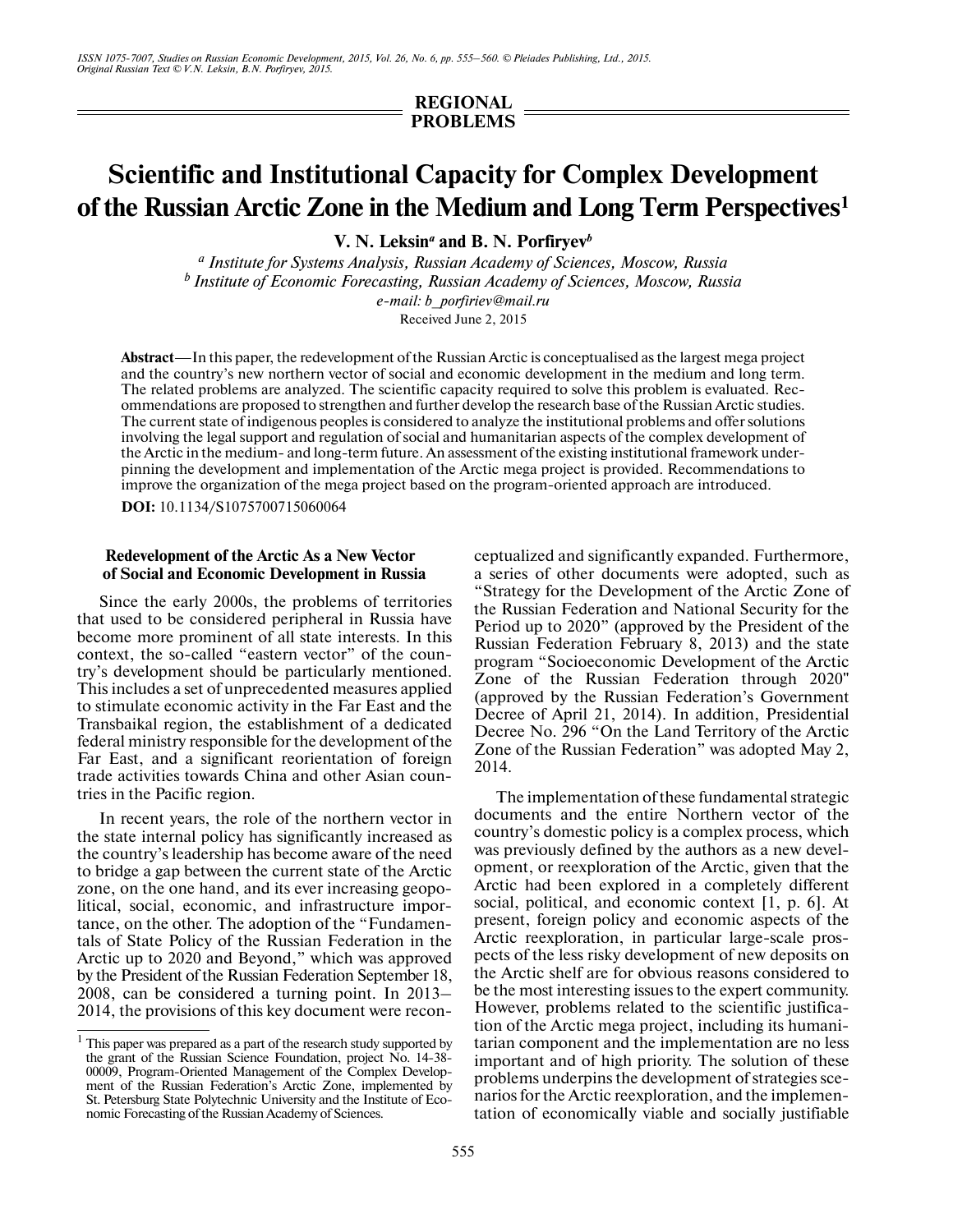investment projects under these scenarios, as well as the efficient management of the mega project focused on the reexploration of the Arctic region.

## **Research Capacity Required for the Complex Development of the Arctic in the Medium and Long Term**

Russian scientists who study the relevance of the Arctic-related research in order to scientifically justify domestic policy challenges highlight the undeniable achievements of the Russian science. At the same time, they emphasize the complex, continuously accumulating problems related to the technical, financial, and staff support of the related scientific activities that which face the entire Russian science system, specifically Arctic research [2–4].

In his presentation on June 5, 2015 at a meeting convened by the President of the Russian Federation to discuss the efficient and safe development of the Arctic, Academician N. S. Kasimov noted that Russia had accumulated a large-scale intellectual base in the Arctic research during the Soviet times. This means that Russian researchers have the best knowledge of Arctic worldwide. At the same time, he stated that the Northern territory of Russia, including parts of Siberia adjacent to the Arctic, have not yet been fully explored. Therefore, it is necessary to design a com prehensive research program that would coordinate and focus efforts on studying various geological, eco logical, resource, natural, economic, demographic, and other problems of the Arctic. In fact, the study of the Arctic has only just started [5].

One can only add to this the fair conclusion drawn by N.S. Kasimov that, so far, the consolidation and development of scientific research that can help solve this large-scale *practical* problem has become relevant for the first time in many years. Specifically, this includes the problem of the Arctic redevelopment in line with the fundamentally new priorities of the econ omy, settlement, military presence, transport infra structure, environment, and living conditions of indigenous peoples. For the first time, the Arctic related fundamental and applied research will serve as a *single practical purpose*, i.e., the comprehensive sci entific support of the most ambitious mega project in the modern Russia.

The possibilities of solving this problem were dem onstrated in November 2014 during discussions orga nized by the Federal Agency for Scientific Organiza tions (FASO) on the following topic: "The Arctic as a Systemic Project of Russia's Socio-Economic and Innovative development." Based on their vision of the program and institutional support of the Arctic research, researchers from Arkhangel'sk Scientific Center of the Ural Branch of the Russian Academy of Sciences noted that the issues raised by FASO remain largely unanswered and that the debating club has exposed an acute lack of coordination in the field of domestic Arctic research. Basically, only the Russian Academy of Sciences Presidium is pursuing a relevant specialized Arctic program of basic scientific research developed in line with the action plan that implements the "Strategy for Developing the Arctic Zone of the Russian Federation and National Security up to 2020"  $[6, p. 5-6]$ <sup>2</sup>

However, FASO formulates tasks for public research organizations in line with the "Basic Research Program for the State Academies of Sci ences for 2013–2018," which does not identify the Arctic as a separate subject area. This makes it difficult to concentrate the efforts of scientific organizations on solving complex problems and priorities in the Arctic; on the contrary, it creates conditions for formulating shallow themes, imitating Arctic research under the guise of subarctic issues, etc. The governance of the Arctic theme is also scattered between the Russian Foundation for Basic Research, the Russian Founda tion for the Humanities, and the Russian Science Foundation. Thus, it is formulated "primarily based on the winning proposals of individual researchers, research teams, and organizations, which often focus on attracting additional financial resources in order to support their own research staff and existing areas of research" [6, p. 6].

The above estimates are justified and relevant. The authors of the cited paper provide examples of how the Arctic research is organized in Canada and other countries of the Arctic Council. They emphasize that all of these countries have adopted Arctic strategies that define the macro region as a promising area of national development. In this context, the "corre sponding doctrines position scientific presence as a *key* instrument for implementing national interests in the Arctic" (italics of *V.L.* and *B.P.*) [6].

However, the scientific capacity of post-Soviet Russia has never focused on solving common practical problems. The last time works of this scale were per formed (brilliantly!) was during the days of the Soviet Union in order to create and implement atomic and, later, space mega projects under fundamentally differ ent conditions where the efforts of hundreds of scien tific teams were consolidated in a targeted way. Over the next 25 years, similar problems that required the coordination of efforts within the entire Russian research system and their *long-term* provision with resources have never been formulated on the national scale.

For this purpose, it is first necessary to develop a long-term basic and applied research program, which should clearly formulate quantitative indicators

<sup>&</sup>lt;sup>2</sup> We are referring to the program "Exploratory Fundamental Research for the Development of the Arctic Zone of the Russian Federation," approved by Decree no. 22 of the Presidium of the Russian Academy of Sciences of February 11, 2014. Under this program, more than 70 scientific organizations implemented 100 projects with the total funding of 200 million rubles.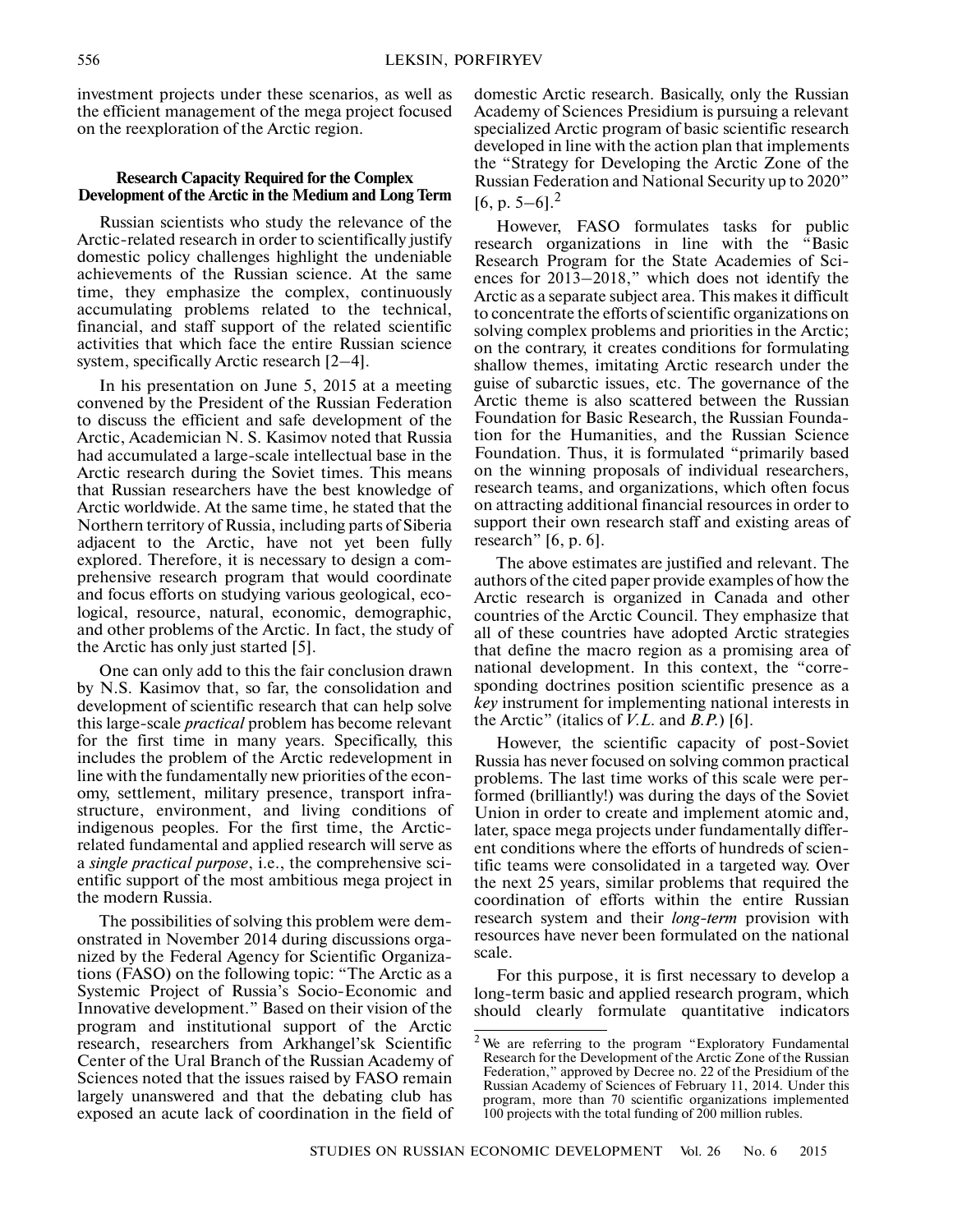directly linked to specific objectives of the mega project, rather than improve or perfect the existing research areas. Second, a dedicated institutional framework should be elaborated to select and fund proposals for focused research studies (thus comple menting the existing system of Russian Academy of Sciences financing), as well as analyze and assess (review) their results. Finally, it is important to create a community of extra- and interagency governmental research groups that specialize in scientific support for the Arctic mega project. An independent element of the scientific support for developing and implement ing the Arctic mega project should be research activi ties pursued by the scientific divisions of large corpo rations and companies active in the Arctic region, as well as relevant studies, performed at the request of these corporations and enterprises in Russia and abroad.

## **Legal Framework and Regulation of the Social and Humanitarian Aspects of Complex Development in the Arctic in the Medium and Long Term Perspectives**

The most important and most challenging prob lems of Arctic redevelopment are as follows: the qual itative improvement of the level and way of life of the local population and shift workers, the development of the social infrastructure in line with specific Arctic set tlement needs, overcoming forced cultural and social isolation of Northern people, and the harmonious combination of principles of a traditional way of life among indigenous peoples and modern social and economic life, as well as other social and humanitarian problems. Dismantling the state system and the polit ical, economic, and social fundamentals of the coun try's old socioeconomic system, which took place in the 1990s, has affected primarily the Arctic as the mar ket's vulnerable subsystem. Since the start of the reforms, the highest bodies of state power in Russia have opted for complete denationalization, the reduc tion of state ownership, the reign of the private owner ship, and the transition to a competitive open market economy, as well as the redundancy (given the end of the Cold War) of the Soviet defense capabilities. All of this has contradicted the fundamentals of Soviet Arc tic heritage. Therefore, the manufacturing capacity of the North that was built during the Soviet era has been lost particularly quickly. The unemployment and out flow of the population has intensified. The Northern Sea Route has not been operational for many years; the icebreaker fleet has almost ceased to exist, whereas air traffic communication has dramatically decreased.

In this context, it is appropriate to consider the redevelopment of the Russian Arctic to be a radical reconstruction of its humanitarian component in the medium and long term. To support this fundamental thesis, the specific implementation of the Arctic mega

project on the territory inhabited by the indigenous population is analyzed. This area covers more than 70% of the Arctic area. The status (and rights) of indigenous peoples is unique in Russia. These are the *only peoples referred to in Article 69 of the Constitution of the Russian Federation*, which stipulates that "The Russian Federation guarantees the rights of indige nous peoples in accordance with universally recog nized principles and norms of international law and international treaties of the Russian Federation."

Over the past century, the indigenous peoples of the North had to go through two radical changes in all spheres of their lives. During Soviet times, their tradi tional way of life underwent dramatic changes in both positive (primarily thanks to advances in healthcare and education) and negative terms (unjustified attempts made by the authorities to unify lives of indigenous peoples). Changes over the past 25 years are due to the rejection of many attributes of the Soviet era and the traditional forms of the economy and life style, as well as the integration of the indigenous peo ples in a fundamentally new system of economic and social relations.<sup>3</sup>

It is often assumed that the indigenous peoples of the Arctic enjoy a variety of benefits that are not avail able to other peoples, as underpinned by the federal legislation.<sup>4</sup> However, the so-called "special rights" of the indigenous minorities in the North are most often reflected in the legal support of their natural living conditions, the use of natural resources for vital activ ity, and the suppression of claims by other people and economic subjects, as well as the removal of some restrictions (taxes, quotas, and fees for the use of resources, etc.) that are imposed on other entities that use natural resources. Benefits and tax breaks *compen sate* for the bulk of problems facing the indigenous minorities of the North where the living conditions measured by most parameters are among the lowest in the Russian Federation. This is primarily the case of the life expectancy and the aggregate human develop ment index characterized by the level of income, edu-

<sup>3</sup> For more details on this topic, see almost all publications by O. A. Murashko, the editor of Living Arctic. The World's Indige nous Peoples, one of the best domestic experts on a wide range of issues related to indigenous peoples; as well as articles and monographs [7–11].

<sup>4</sup> Federal laws [12–14] and the legal acts regulating specific issues of support to the life of the indigenous peoples, reflected in the Land, Water and Tax Codes, as well as federal laws [15–19], etc. Special Resolution no. 227 of the Government of the Russian Federation "On the approval of rules that regulate the distribu tion and allocation of federal budget subsidies to the subjects of the Russian Federation in order to support economic and social development of indigenous minorities of the North, Siberia, and the Far East of the Russian Federation" as of February 4, 2009 stipulates the financing rules to co-fund the maintenance and expansion of the number of healthcare, education, culture, and infrastructure facilities on territories inhabited by these peoples.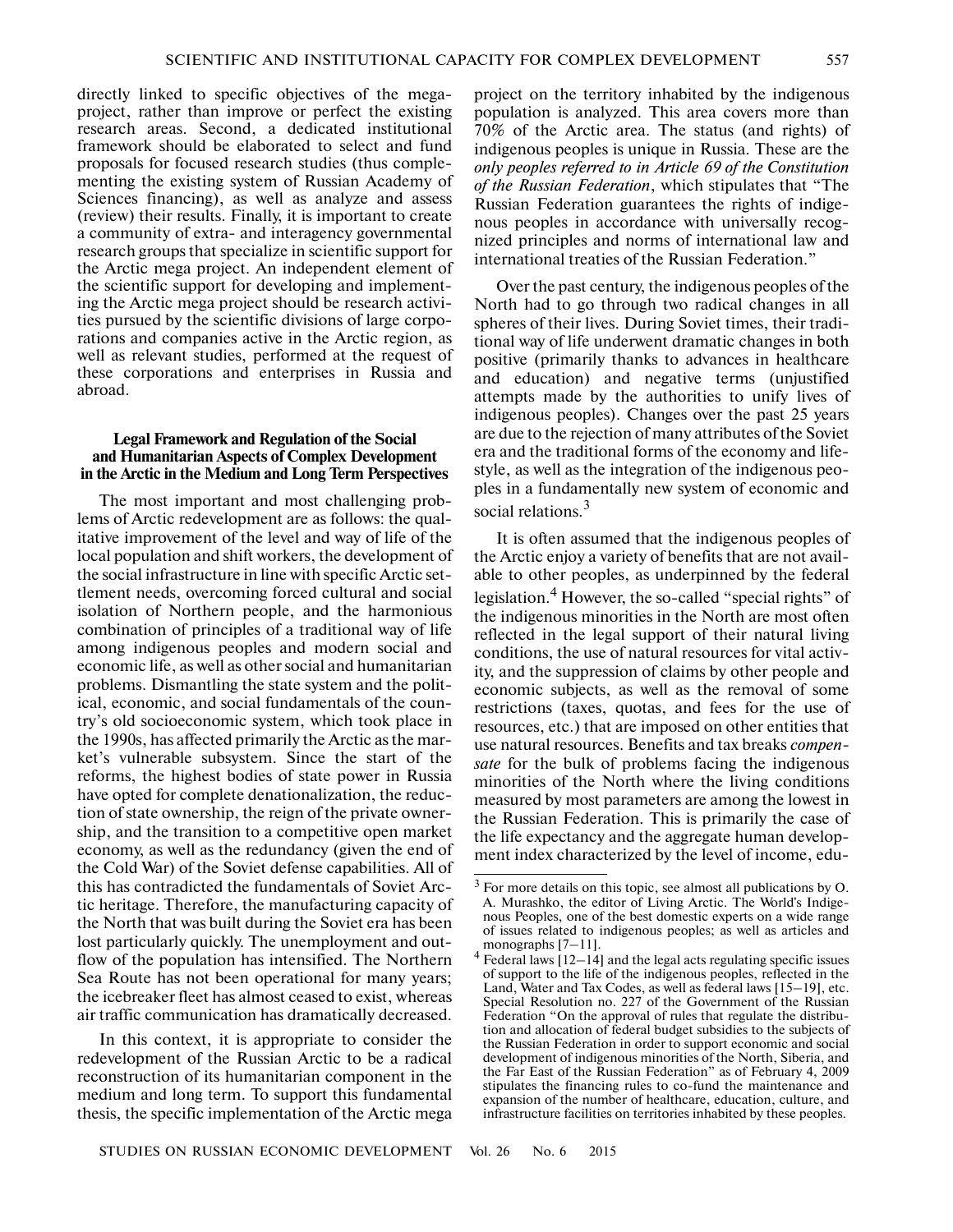cation, and health. $5$  The notorious optimization of housing facilities and healthcare functions reduce the possibility of regular treatment provided by these insti tutions given the fact that intraregional air services are not subsidized (a ticket for travel from distant ulus to Yakutsk is considerably more expensive than a ticket than from Yakutsk to Moscow).

Under these circumstances, the socioeconomic and infrastructural organization of life of the indige nous peoples, which has been radically restructured during the last decade, is one of the most important tasks for the Arctic reexploration, which should be coordinated with the implementation of all areas in the process. The need to develop and implement the Arctic law is growing. This law should strictly codify the necessary rules and establish the legal basis for the life of minorities based on the common Russian norms. The current legislation cannot respond to the aforementioned requirements. In this context, the ini tiative of Acad. T. Ya. Habrieva aimed at developing the conceptual foundations of the Arctic law should be highly appreciated.

According to G.P. Ledkov, member of the Com mittee for Nationalities of the Russian Federation's State Duma, and President of the Association of Indigenous People of the North, Siberia, and the Far East, "the law concerning the legal status of indige nous people currently has a contradictory character and contains many gaps that hamper its implementa tion." New amendments introduce the possibility of unlimited economic intervention by monetarily compensating the authorities of the Russian Federation's subjects and local authorities by business. However, this is a dead-end pathway that supports dependency. "When the money runs out, no doubt the land will be lost forever, along with the unique way of life inherent to indigenous peoples" [21, p. 6, 10].

One of the leading Russian experts in this field, Prof. V. A. Kryazhkov, analyzed a variety of legal con flicts that emerge between the indigenous peoples of the Arctic and users of natural resources. Given the practice of their solutions in a number of regions in Russia, he has made a number of valuable constructive suggestions aimed at solving the most pressing prob lems in this respect [22].

These proposals first involve the mandatory partic ipation of minorities' representatives in the environ mental review of all business projects implemented on the territory for the traditional use of nature and the adoption of dedicated federal legislation similar to the Federal Law no. 174 [18]. Secondly, it is required to include compensation for obligations in the texts of agreements and licenses issued by external users of natural resources (primarily, users of subsurface resources) that emanate from institutions of indige nous minorities and submitted by regional authorities as trustees of these institutions. It is recommended to stipulate in the federal and regional legislation manda tory three-level (regional, municipal, community or individual) agreements and contracts with users of subsurface that fix the type and amount of compensa tion, as well as the objectives, timing, and scope of remediation, and measures to protect the environ ment, and support the social and cultural sphere. It is also recommended to differentiate between compen sation payments with mandatory account for lost ben efits and other limitations to the traditional way of life, moral damage, and the cost of new land development incurred by the traditional economy. Third, it is important to encourage domestic companies to adopt acts (social codes, rules of behavior, etc.) that promote the *ultimate* respect for the culture, the way of life and customs of indigenous peoples, and the pursuit of cooperation in social and other fields of life.

Indigenous minorities of the North are key active participants of the Arctic reexploration. They are par ticularly interested in the long-term mega project, which supports the long-overdue modernization of the existing facilities, and the construction of new objects of modern social, commercial, residential, and trans port infrastructure, as well as a constructive relation ship with public and private companies. The institu tions of these peoples, state and municipal authorities, and civil and military structures play an important role in this context. However, at present, it is not only the private and public interests in hydrocarbon and other resources of the Arctic threaten the native habitat and traditional way of life of the indigenous peoples in the North. This is also corrected by the actively spreading market prosperity values and new way of life in a con sumer society, which are widely propagated by media that reach to all groups of the aboriginal population. All of this should be taken into account in the process of developing and implementing state governmental and other programs aimed at redeveloping the Arctic.

#### **Organization of Development and Implementation of the Arctic Mega Project: Problems and Solutions**

The redevelopment of the Russian Arctic is a com plex public administration task that involves coordi nating activities on the level of federal, regional, and municipal authorities, corporations, entrepreneurs, and civil society institutions, which should be united by one mission and dedicated economic, social, and infrastructural bonds. This task can only be solved

<sup>&</sup>lt;sup>5</sup> According to the doctor Larissa Abryutina, who has been dealing with the health problems of indigenous peoples for many years, the life expectancy of aborigines in the North is ten to eleven years shorter than across the country (for nonnative northerners, it is 3–4 years shorter). Unprecedentedly, the life expectancy of aboriginal men is 14 years shorter than that of women. The incidence of tuberculosis and chronic suppurative otitis among the aboriginals is almost three and 15–16 times higher than the Russian average, respectively. The death rate from malignant neoplasms of the lung is from three to ten times higher than the average. In some regions, the death rate from nonspecific pulmonary diseases is 34 times higher than in the nonindigenous population. The incidence of Aboriginal alco holism exceeds the nationwide level by 12–20 times. At the turn of the  $21<sup>st</sup>$  century, the number of suicides per  $100000$  inhabitants was 2.5 times higher than the country's average [20].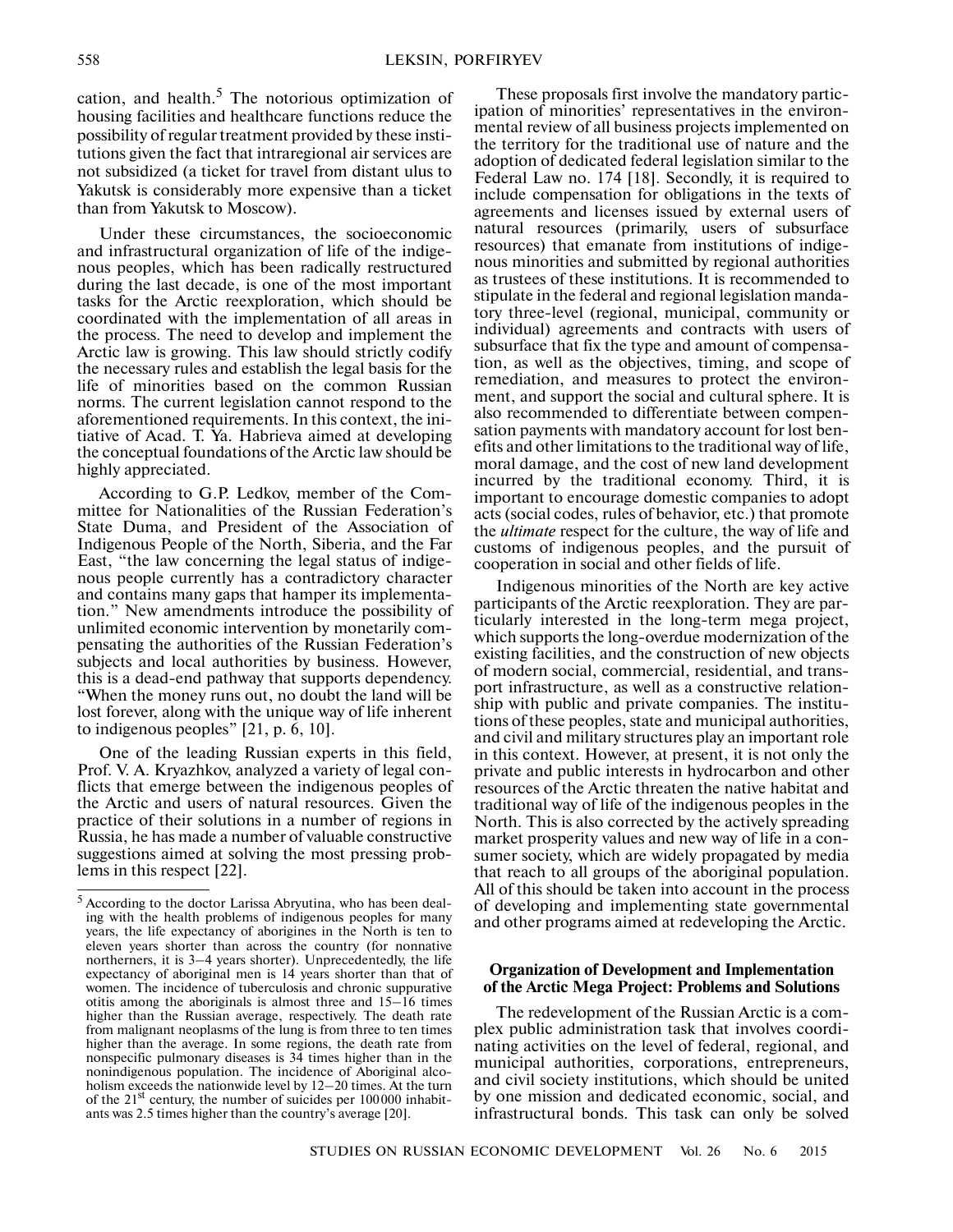based on a system principle, as well as the rational combination of centralization and decentralization of management and the continuity of subject specific management (including the delegation of separate powers).

From this perspective, the state program "Socio economic Development of the Arctic Zone of the Russian Federation until 2020," approved by the Gov ernment of the Russian Federation April 21, 2014, does not correspond to the systemic nature of the Arc tic mega project. Specifically, this program consists of *separate, incoherent tasks covered by previously approved* federal and state programs and projects of the federal targeted investment program. These projects were, to some extent, supposed to be implemented in the territory of the Arctic given the fact that "some state programs pay special attention to the Arctic zone of the Russian Federation and contain government policy measures specific for this territory."

It seems that the logic and coherence (program) of actions focused on the development and implementa tion of the Arctic mega project must differ from the government program. Specifically, the action program should avoid juxtaposing fragments borrowed from previously adopted programs and projects. On the contrary, these programs and projects have to be devel oped or radically revised and coordinated in line with the target goals and objectives of a specially designed, independent long-term program for the development of the Arctic.

For this purpose, the following tasks are necessary:

(1) map the entire array of previous decisions to check their conformity with the main goal of the Arc tic mega project and consistency with the selection of the most efficient decisions;

(2) complement this array with new system solu tions;

(3) assess system-wide and specific risks of the mega project;

(4) develop scenarios for implementing the mega project depending on the projected impact of external and internal factors, and determine priority decisions in the given circumstances;

(5) develop and establish a system of program-ori ented management, which would be adequate to the purpose and the scope of work for the implementation of mega project;

(6) establish permanent mechanisms to use sys tem-wide diagnostic decisions and monitor the imple mentation of the Arctic mega project;

(7) elaborate and use mechanisms to integrate development programs for territorial units of the Arc tic mega project in order to achieve its main objective;

(8) evaluate the effectiveness and efficiency of the tasks and decisions while preparing program tasks, conducting the system-wide analysis of decisions, and monitoring the implementation of the Arctic mega project;

(9) organize a unified information system for the development and implementation of the Arctic mega project;

(10) establish a system of scientific support to the Arctic mega project.

In this respect, the issue of a supreme body that could govern the targeted program for the complex development of the Russian Arctic requires special attention and a conceptual response. The Commis sion for the Arctic Development has been created in line with the Presidential Decree of February 3, 2015 and the implementing Decree no. 228 of the Govern ment of the Russian Federation of March 14, 2015 and Regulation no. 431-r of the Russian Federation of March 14, 2015. This is undoubtedly an important step forward compared with the situation in previous years, where complex intersector problems of the Arc tic region of key importance for the entire country had no common organizational basis. At the same time, the coordination status of the Commission, and the functional overloading of its members, the participa tion of which in this specific body is part of multiple duties makes it only partially compliant with the crite ria and requirements of the program-oriented man agement of the Arctic mega project, and limit its implementation capacity and efficiency.

In order to ensure the effective and efficient pro gram-oriented management focused on the complex development of the Russian Arctic zone, in addition to the aforementioned Commission, it is necessary to create a supreme body with the status of a federal min istry, staff of which would operate on a regular basis and exclusively address the challenges facing the Arc tic mega project (the precedent is the latest program for the Far East and Transbaikal area). The proposed ministry for the Arctic affairs should administratively be included in the mandate of the Deputy Chairman of the Russian Federation's Government. As a model of interaction between the Commission and the Arctic ministry, it is appropriate to use the successful experi ence gained in the management of natural and man made emergencies (specifically, the experience of cooperation between the Government Commission for Emergency Management and Fire Safety (for merly the Interagency Commission) and the Ministry of Emergency Situations of Russia).

The exceptionally high territorial heterogeneity of the Russian Artic zone requires the inclusion of highly different programs addressing specific problems of dif ferent regions and municipalities in the mega project of the Arctic redevelopment. In this context, it is rele vant to use the following methodological requirements and integral elements of the development projects designed for the territorial units in order to achieve the objectives of the Arctic mega project. First, it is neces sary to elaborate a comprehensive list of objectives and the expected performance indicators defined for each territorial units in order to achieve the objectives of the mega project with the defined volume and sources of the necessary resources. Second, it is required to per